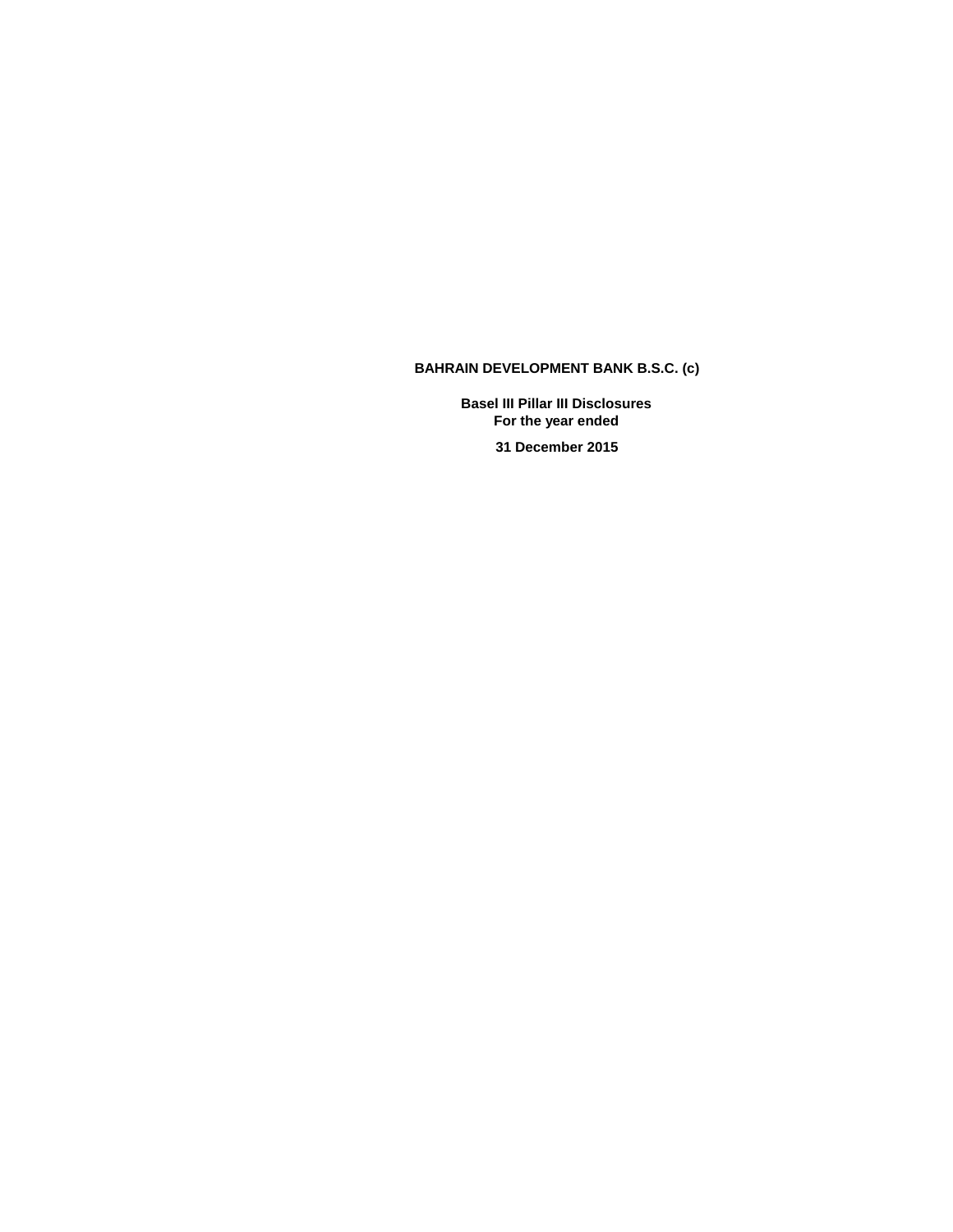BAHRAIN DEVELOPMENT BANK B.S.C. (c) Basel II Pillar III Disclosures

# For the year ended 31 December 2015

(Expressed in Thousands Bahrain Dinars)

| Table 1  | Capital structure                                                                             | 3  |
|----------|-----------------------------------------------------------------------------------------------|----|
| Table 2  | Capital requirement for credit risk                                                           | 5  |
| Table 3  | Capital requirement for market risk                                                           | 5  |
| Table 4  | Capital requirement for operational risk                                                      | 5  |
| Table 5  | Gross credit exposures before subject to credit risk mitigants (CRM)                          | 5  |
| Table 6  | Sectoral classification of gross credit exposures                                             | 6  |
| Table 7  | Credit concentration greater than 15% individual obligor limit                                |    |
| Table 8  | Counterparty wise breakdown of impaired loans and impairment provision                        |    |
| Table 9  | Residual contract maturity                                                                    | 8  |
| Table 10 | Geographical distribution of impairment provisions for loans and advances to customers        | 9  |
| Table 11 | Movement in impairment provision for loans and advances to customers and interest in suspense | 9  |
| Table 12 | Past due loans - age analysis                                                                 | 10 |
| Table 13 | Credit risk exposure post credit risk mitigation and credit conversion                        | 11 |
| Table 14 | Eligible financial collateral and guarantees                                                  | 11 |
| Table 15 | Sensitivity analysis - interest rate risk                                                     | 12 |
| Table 16 | Market risk, Interest rate GAP                                                                | 13 |
| Table 17 | Equity position in the banking book                                                           | 14 |
| Table 18 | Gain on Equity Investments                                                                    | 14 |
| Table 19 | Operational & legal risks                                                                     | 14 |
| Table 20 | <b>Fines and Penalty</b>                                                                      | 14 |
|          |                                                                                               |    |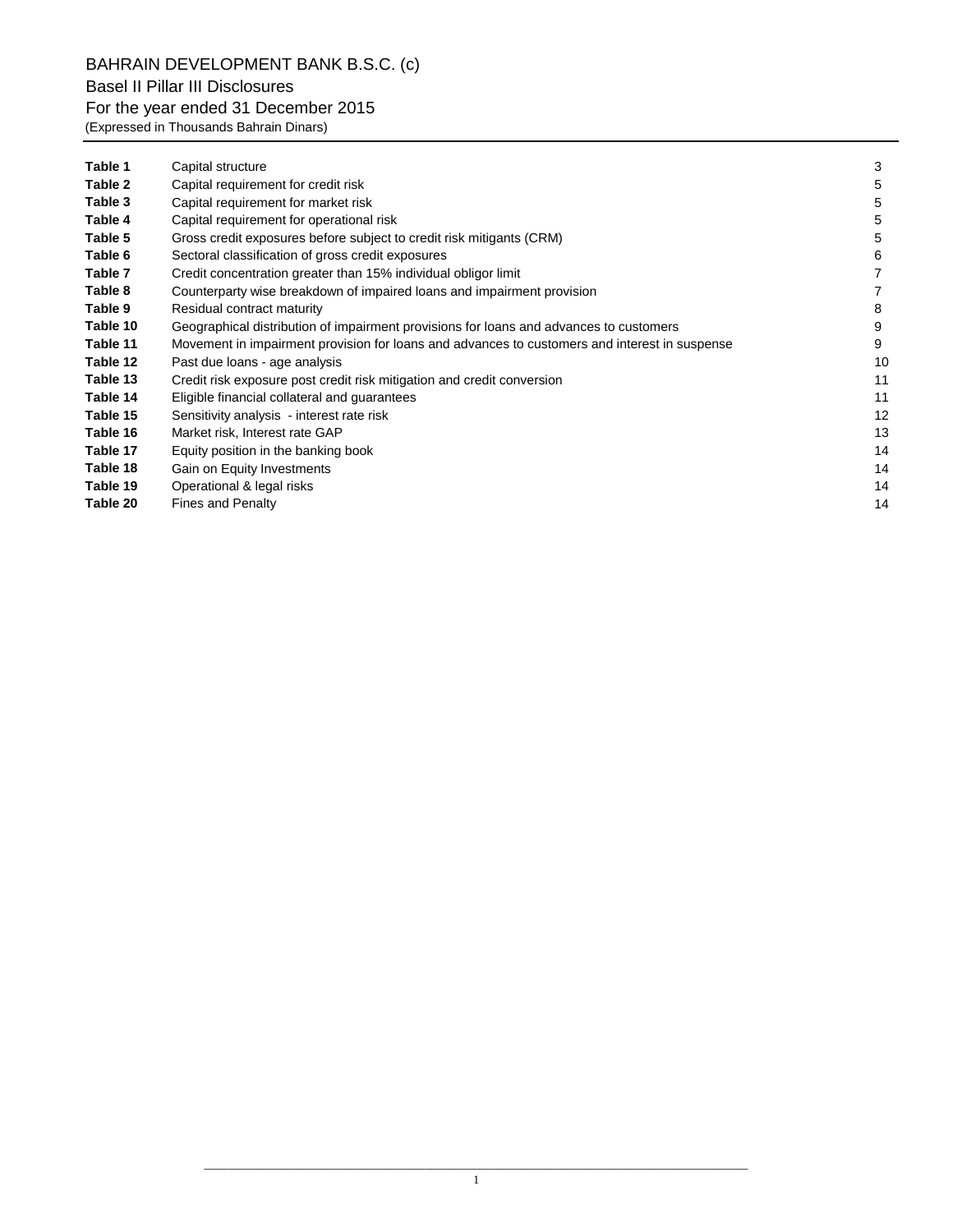## **Bahrain Development Bank B.S.C. (c) Corporate information \_\_\_\_\_\_\_\_\_\_\_\_\_\_\_\_\_\_\_\_\_\_\_\_\_\_\_\_\_\_\_\_\_\_\_\_\_\_\_\_\_\_\_\_\_\_\_\_\_\_\_\_\_\_\_\_\_\_\_\_\_\_\_\_\_\_\_\_\_\_\_\_\_\_\_\_\_\_\_\_\_\_\_\_\_**

| Commercial registration no. | 26226 obtained on 20 January 1992                                                            |
|-----------------------------|----------------------------------------------------------------------------------------------|
| <b>Registered office</b>    | Building 170<br>Road 1703<br>Diplomatic Area<br>PO Box 20501<br>Manama<br>Kingdom of Bahrain |

### **1 REPORTING ENTITY**

Bahrain Development Bank B.S.C. (c) ("the Bank" or "BDB") was established as a Bahraini closed shareholding company by Legislative Decree number 19 dated 11 December 1991 and commenced operations on 20 January 1992. The Bank is registered with the Ministry of Industry and Commerce under commercial registration (CR) number 26226. The Bank's registered office is in Kingdom of Bahrain.

The core activities of the Bank consist of granting loans and islamic financing for project finance, working capital, premises and equipment for developing industries and service sectors such as tourism, health and education in the Kingdom of Bahrain. As part of this activity, the Bank also renders management consultancy services and subscribes in ordinary and preference shares in Bahraini companies. Additionally, loans and islamic financing are provided for agriculture, fisheries and higher education purposes. Other activities of the Bank comprise making direct contributions toward the economic development of the Kingdom of Bahrain.

As at 31 December 2015, the Group consists of the Bank and its following subsidiaries:

| <b>Name</b>                                   | Country of<br>incorporation | Ownership<br>interest | Year end    |
|-----------------------------------------------|-----------------------------|-----------------------|-------------|
| Bahrain Business Incubator Centre<br>(S.P.C.) | Kingdom of Bahrain          | 100%                  | 31 December |
| BDB SME Fund Company BSC (c)                  | Kingdom of Bahrain          | 99%                   | 31 December |
| Middle East Corner Consultancy<br>CO. WLL     | Kingdom of Bahrain          | 28.6%                 | 31 December |

The Bank is exposed, or has rights, to variable returns from its involvement with Middle East Corner Consultancy Co. WLL; and has the ability to affect those returns through its power over Middle East Corner Consultancy Co. WLL and thus is deemed as subsidiary of the Bank.

### **Basis of consolidation**

Financial statements incorporate the financial statements of the Bank and its subsidiaries. The financial statements of the subsidiary is prepared for the same reporting year as the Bank using consistent accounting policies.

All intra group balances, transactions, income and expenses and profits and losses resulting from intra-group transactions are eliminated on consolidation.

The subsidiary is consolidated from the date on which control is transferred to the Bank and cease to be consolidated from the date on which control is transferred out of the Bank.

### **Restrictions on capital and transfer of funds within the Group**

Since the Bank's subsidiaries are not a regulated financial institution, there is no regulatory impediment to the transfer of retained earnings to the Bank. However, as a separate legally incorporated entity, the transfer of paid in capital and mandatory reserves would require shareholder action. As the sole shareholder (either direct or indirect) in the entity, the Bank has the power to undertake the legal processes for the transfer of such capital. The Bank's subsidiaries are registered and domiciled in Bahrain and there are no exchange controls or other restrictions on the transfer of funds.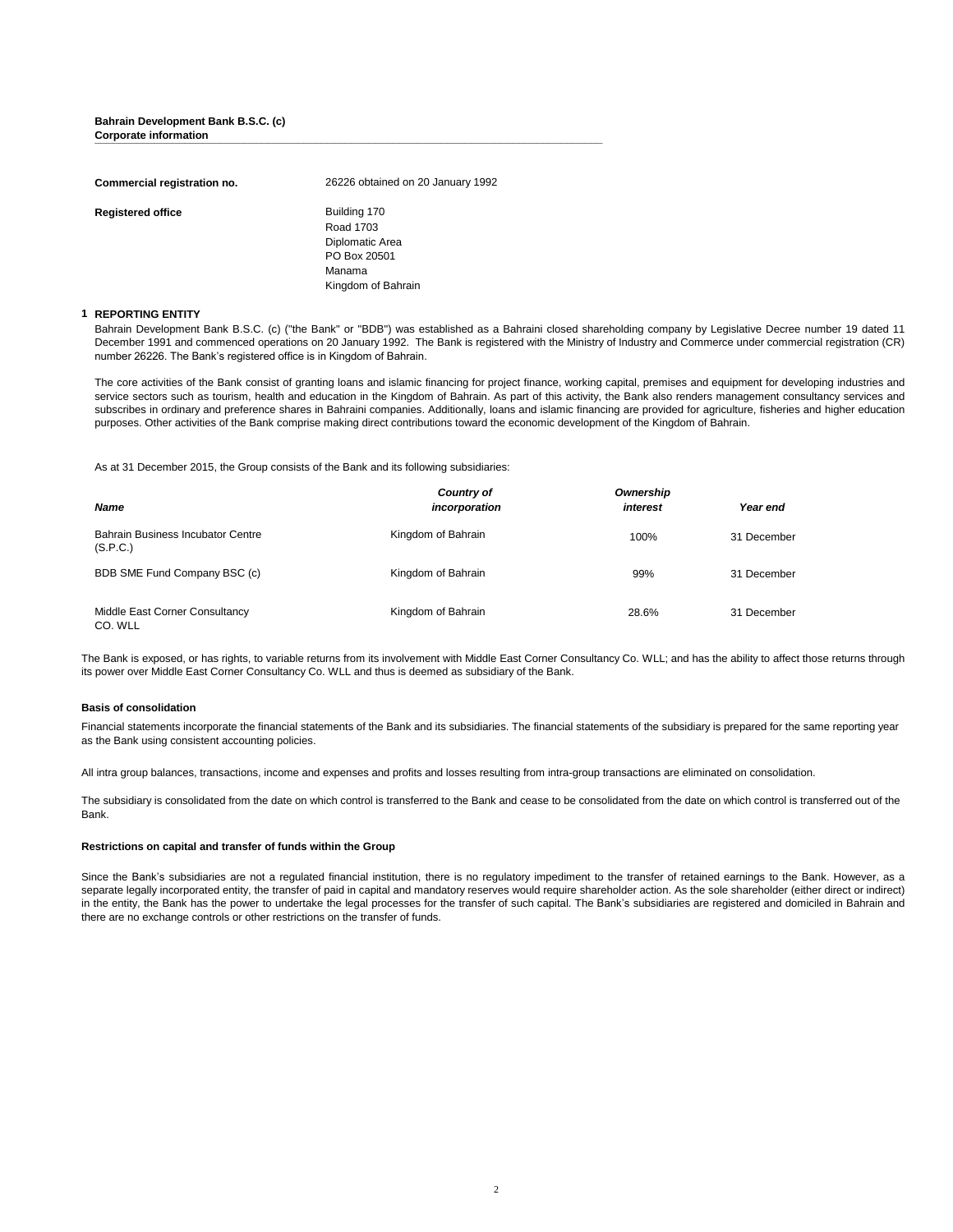## **TABLE 1 - CAPITAL STRUCTURE**

The Bank's regulatory capital base comprises of (a) CET 1 capital which includes share capital, reserves and retained earnings. (b) Tier 2 capital which consist of general loan loss provisions.

The Bank's regulatory capital base of BD 78,066 is as detailed below:

|                                                                         | 2015                             |                               | 2014                    |                        |  |
|-------------------------------------------------------------------------|----------------------------------|-------------------------------|-------------------------|------------------------|--|
| A. NET AVAILABLE CAPITAL                                                | <u>CET 1</u>                     | <u>Tier 2</u>                 | Tier 1                  | Tier 2                 |  |
| Paid-up share capital                                                   | 65,000                           |                               | 65,000                  |                        |  |
| Legal / Statutory reserve                                               | 1,186                            |                               | 1,081                   |                        |  |
| Retained earnings                                                       | 5,908                            |                               | 4,441                   |                        |  |
| Other reserves                                                          | 4,048                            |                               | 4,048                   |                        |  |
| Current year profit                                                     | 1,051                            |                               | 705                     |                        |  |
| Unrealized gains and losses on available for sale financial instruments |                                  |                               |                         |                        |  |
| Unrealized gains arising from fair valuing equities                     |                                  |                               |                         | 246                    |  |
| General loan loss provisions                                            |                                  | 873                           |                         | 700                    |  |
| TOTAL CAPITAL BEFORE REGULATORY DEDUCTIONS                              | 77,193                           | 873                           | 75,275                  | 946                    |  |
| Less: Regulatory deductions                                             |                                  |                               |                         |                        |  |
| <b>NET AVAILABLE CAPITAL</b>                                            | 77,193                           | 873                           | 75,275                  | 946                    |  |
| TOTAL ELIGIBLE CAPITAL BASE ( CET 1 + Tier 2)                           |                                  | 78,066                        |                         | 76,221                 |  |
| <b>B. CAPITAL ADEQUACY RATIO</b>                                        |                                  | 2015                          |                         | 2014                   |  |
| Total eligible capital base                                             |                                  | 78,066                        |                         | 76,221                 |  |
| Credit risk weighted exposures                                          |                                  | 198,779                       |                         | 158,767                |  |
| Market risk weighted exposures                                          |                                  | 200                           |                         | 263                    |  |
| Operational risk weighted exposures                                     |                                  | 15,161                        |                         | 14,099                 |  |
| <b>Total risk weighted exposures</b>                                    |                                  | 214,140                       |                         | 173,129                |  |
|                                                                         | <b>CET 1</b><br>capital<br>ratio | <b>Total</b><br>capital ratio | Tier 1<br>capital ratio | Total capital<br>ratio |  |
| <b>Capital Adequacy Ratio</b>                                           | 36.05%                           | 36.46%                        | 43.48%                  | 44.03%                 |  |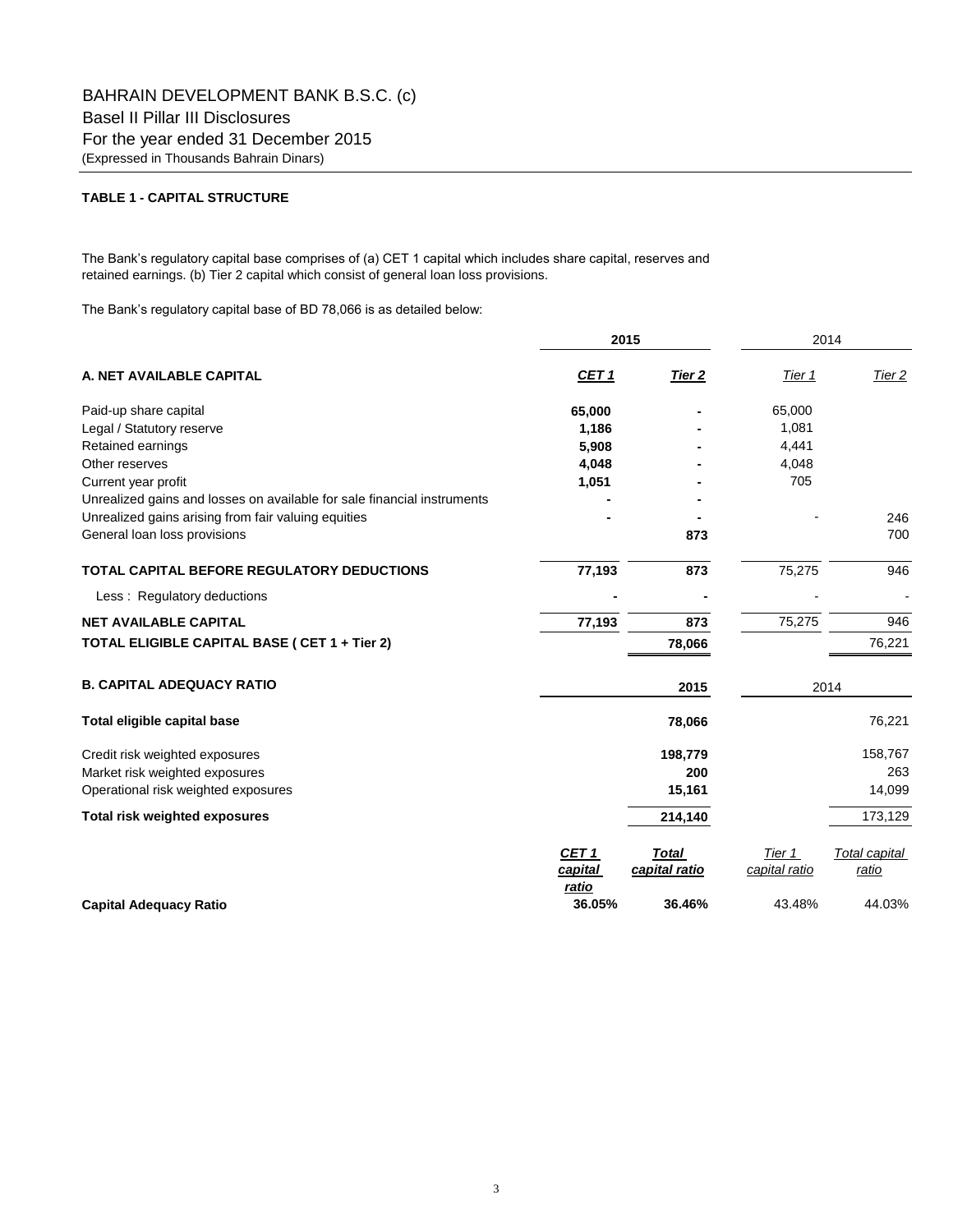### **RISK WEIGHTED ASSETS PROFILE AND CAPITAL REQUIREMENT FOR CREDIT, MARKET AND OPERATIONAL RISK**

The Bank has adopted the standardized approach for credit risk and basic indicator approach for operational risk for regulatory reporting purpose.

#### **Credit Risk**

The Bank has a diversified funded and unfunded credit exposure. These exposures are classified as standard portfolio per CBB's Basel II requirements.

Brief description of applicable standard portfolio are as follows:

#### **a. Claims on banks:**

Claims on banks are risk weighted based on external rating agency. Short-term claims on locally incorporated banks are assigned a risk weighting of 20% where such claims on the banks are of an original maturity of three months or less and the claims are denominated and funded in either Bahraini Dinars or US Dollar.

Preferential risk weight that is one category more favorable than the standard risk weighting are assigned to claims on foreign banks licensed in Bahrain of an original maturity of three months or less denominated and funded in the relevant domestic currency. Such preferential risk weight for short-term claims on banks licensed in other jurisdictions are allowed only if the relevant supervisor also allows this preferential risk weighting to short-term claims on its banks.

No claim on an unrated bank would receive a risk weight lower than that applied to claims on its sovereign of incorporation.

#### **b. Claims on corporates:**

Claims on corporates are risk weighted based on credit ratings. Risk weighting for unrated (corporate) claims are assigned at 100%.

#### **c. Loans restructured:**

Where possible, the Bank seeks to restructure loans rather than to take ownership of collateral. This may involve extending the payment arrangements and the agreement of new loan conditions. Management continuously reviews renegotiated loans to ensure that all criteria are met and that future payments are likely to occur. The loans continue to be subject to impairment assessment, calculated using the loan's original effective interest rate.

### **d. Equity Portfolio:**

Investment in securities and financial entities are risk weighted at a minimum risk weight of 100% for listed entities or 150% for unlisted entities, unless such investments exceed 10% of the eligible capital of investee entity, in which case they are deducted from the Bank's capital.

#### **e. Other exposures:**

These are risk weighted at 100%.

#### **f. Related party transactions and balances:**

Parties are considered to be related if one party has the ability to control the other party or exercise significant influence over the other party in making financial and operating decisions. Related parties include entities over which the Bank exercises significant influence, major shareholders, directors and executive management of the Bank. Such related parties in the ordinary course of business at commercial interest and commission rates (Refer note 24 in the audited financial statements).

Amounts due from related parties are unsecured.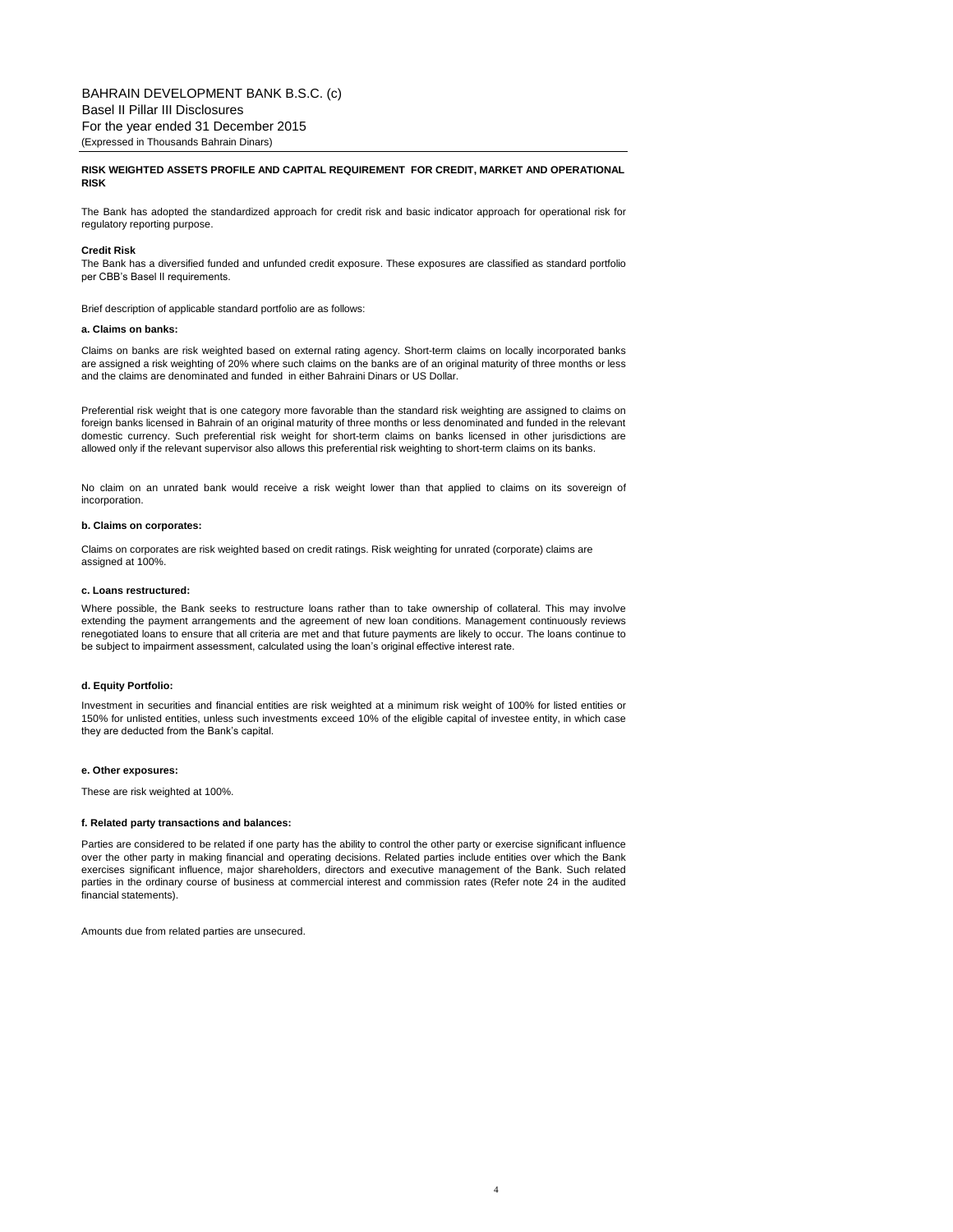## **TABLE 2 - REGULATORY CAPITAL REQUIREMENT FOR CREDIT RISK**

|                                                               | 2015        | 2014        |
|---------------------------------------------------------------|-------------|-------------|
|                                                               | Capital     | Capital     |
|                                                               | requirement | requirement |
| Claims on sovereign                                           |             |             |
| Claims on public sector entities                              |             |             |
| Claims on banks                                               | 1,010       | 2,120       |
| Claims on corporate                                           | 18,615      | 13,880      |
| Regulatory retail exposures                                   |             |             |
| Residential retail exposures                                  |             |             |
| Equity                                                        | 1,120       | 762         |
| Other exposures                                               | 3,848       | 2,289       |
| TOTAL CREDIT RISK CAPITAL REQUIREMENT (STANDARDISED APPROACH) | 24.592      | 19.052      |

## **TABLE 3 - REGULATORY CAPITAL REQUIREMENT FOR MARKET RISK**

The Bank uses the Standardised Approach for calculating market risk capital charges for the following market risk components:

• Equity exposure risk

• Interest rate exposure risk

• Foreign currency exposure risk

The Bank's market risk capital charge is largely composed of foreign currency risk arising from the Bank's foreign exchange exposure on investments denominated mainly in kuwaiti dinars, saudi riyals and USD, and interest rate risk arising on the bond portfolio. The capital requirement for market risk using the Standardised Approach as at 31 December 2015 was as follows:

|                                                                                                                       | <b>Capital requirements</b> |         |                |       |  |
|-----------------------------------------------------------------------------------------------------------------------|-----------------------------|---------|----------------|-------|--|
|                                                                                                                       | 2015                        | Maximum | <b>Minimum</b> | 2014  |  |
| Equity risk capital                                                                                                   |                             | -       | $\blacksquare$ |       |  |
| Foreign exchange risk capital                                                                                         | 16                          | 18      | 16             | 21    |  |
| Interest rate risk capital                                                                                            |                             |         | -              |       |  |
|                                                                                                                       |                             |         | 2015           | 2014  |  |
| TOTAL MARKET RISK CAPITAL REQUIREMENT (STANDARDISED APPROACH)                                                         |                             |         | 25             | 32    |  |
| TABLE 4 - REGULAROTY CAPITAL REQUIREMENT FOR OPERATIONAL RISK                                                         |                             |         |                |       |  |
| The capital requirement for operational risk using the Basic Indicator Approach as at<br>31 December 2015 amounted to |                             |         | 1.895          | 1.692 |  |

## **TABLE 5 - GROSS CREDIT EXPOSURES BEFORE SUBJECT TO CREDIT RISK MITIGANTS (CRM)**

|                                                 | 2015    | 2015<br>Average | 2014    | 2014<br>Average |
|-------------------------------------------------|---------|-----------------|---------|-----------------|
| Balances with Central Bank of Bahrain           | 2,125   | 2,187           | 1.999   | 2,138           |
| Treasury bills and bonds                        | 4.244   | 5,974           | 10,883  | 8,988           |
| Due from banks and other financial institutions | 23,829  | 28,024          | 30,719  | 30,769          |
| Loans and advances to customers                 | 140,292 | 132,426         | 110,048 | 109,300         |
| Interest Receivable                             | 165     | 157             | 78      | 152             |
| Other assets                                    | 2,541   | 2,490           | 1,175   | 2,462           |
| <b>TOTAL FUNDED EXPOSURES</b>                   | 173,196 | 171,258         | 154,902 | 153,809         |
| Contingent liabilities                          | 2,501   | 2,550           | 2,416   | 2,560           |
| Other commitments                               | 23,059  | 19,496          | 6,996   | 7,688           |
| <b>TOTAL UNFUNDED EXPOSURES</b>                 | 25.560  | 22,046          | 9,412   | 10,248          |
| <b>TOTAL CREDIT RISK EXPOSURE</b>               | 198,756 | 193,304         | 164,314 | 164,057         |

The gross average credit risk exposure are based on six months and year end prudential return reporting.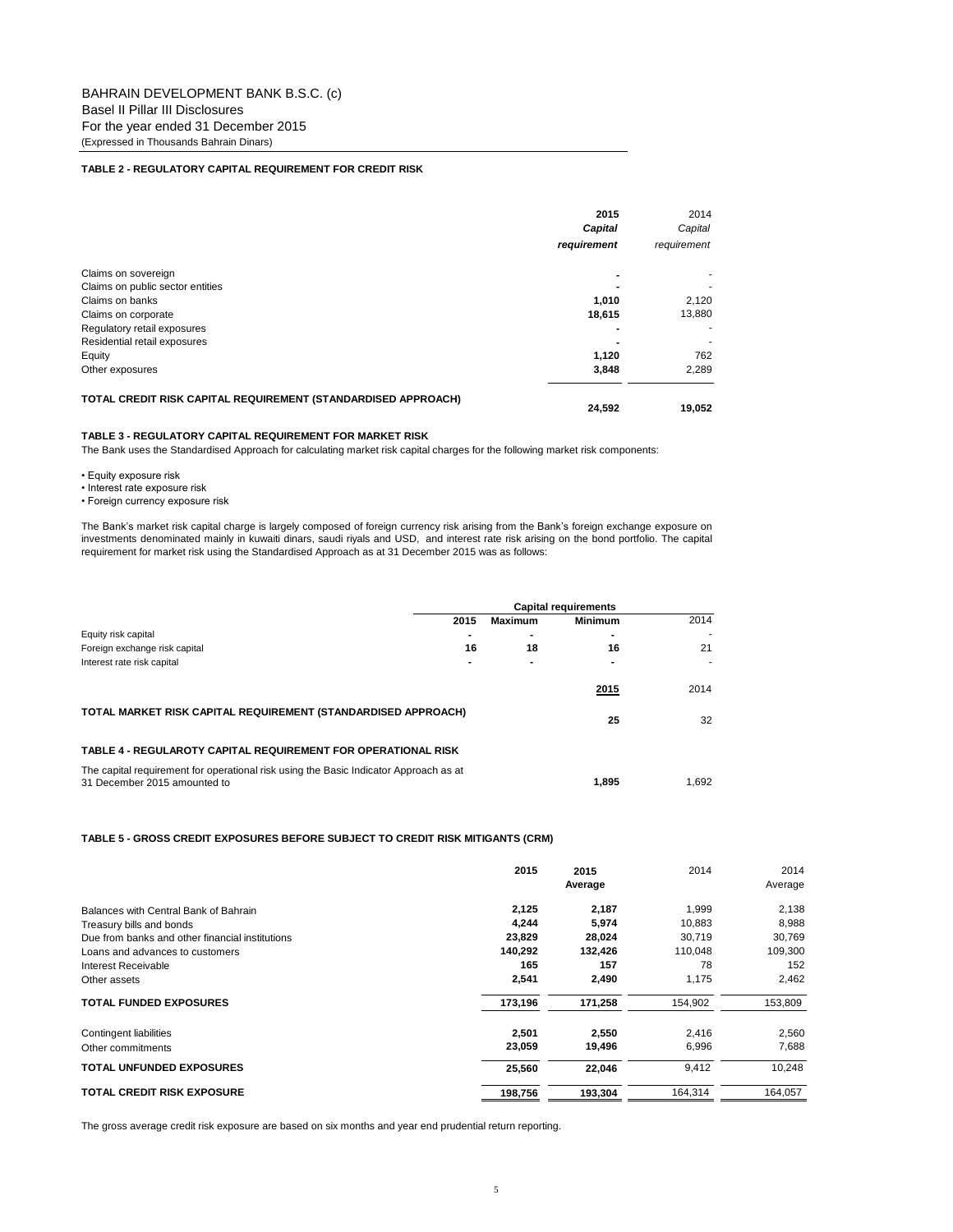# **TABLE 6 - SECTORAL CLASSIFICATION OF GROSS CREDIT EXPOSURES**

|                                       | 2015          |                 |              |  |
|---------------------------------------|---------------|-----------------|--------------|--|
|                                       | <b>Funded</b> | <b>Unfunded</b> | <b>Total</b> |  |
| Banks and financial institutions      | 25,954        |                 | 25,954       |  |
| Trading and Manufacturing             | 67,863        | $\blacksquare$  | 67,863       |  |
| <b>Education and Health</b>           | 8,006         |                 | 8,006        |  |
| Hospitality, media and transportation | 11,849        |                 | 11,849       |  |
| <b>Fisheries and Agriculture</b>      | 5,377         |                 | 5,377        |  |
| Food Processing                       | 7,581         |                 | 7,581        |  |
| Government                            | 4,244         |                 | 4,244        |  |
| <b>Others</b>                         | 42,322        | 25,560          | 67,882       |  |
| <b>TOTAL</b>                          | 173,196       | 25,560          | 198,756      |  |

|                                       | 2014    |          |         |  |
|---------------------------------------|---------|----------|---------|--|
|                                       | Funded  | Unfunded | Total   |  |
| Banks and financial institutions      | 43,601  |          | 43,601  |  |
| <b>Trading and Manufacturing</b>      | 54,644  |          | 54,644  |  |
| <b>Education and Health</b>           | 10,380  |          | 10,380  |  |
| Hospitality, media and transportation | 8,702   |          | 8,702   |  |
| <b>Fisheries and Agriculture</b>      | 4,437   |          | 4,437   |  |
| Food Processing                       | 2,940   |          | 2,940   |  |
| <b>Others</b>                         | 30,198  | 9,412    | 39,610  |  |
| <b>TOTAL</b>                          | 154,902 | 9,412    | 164,314 |  |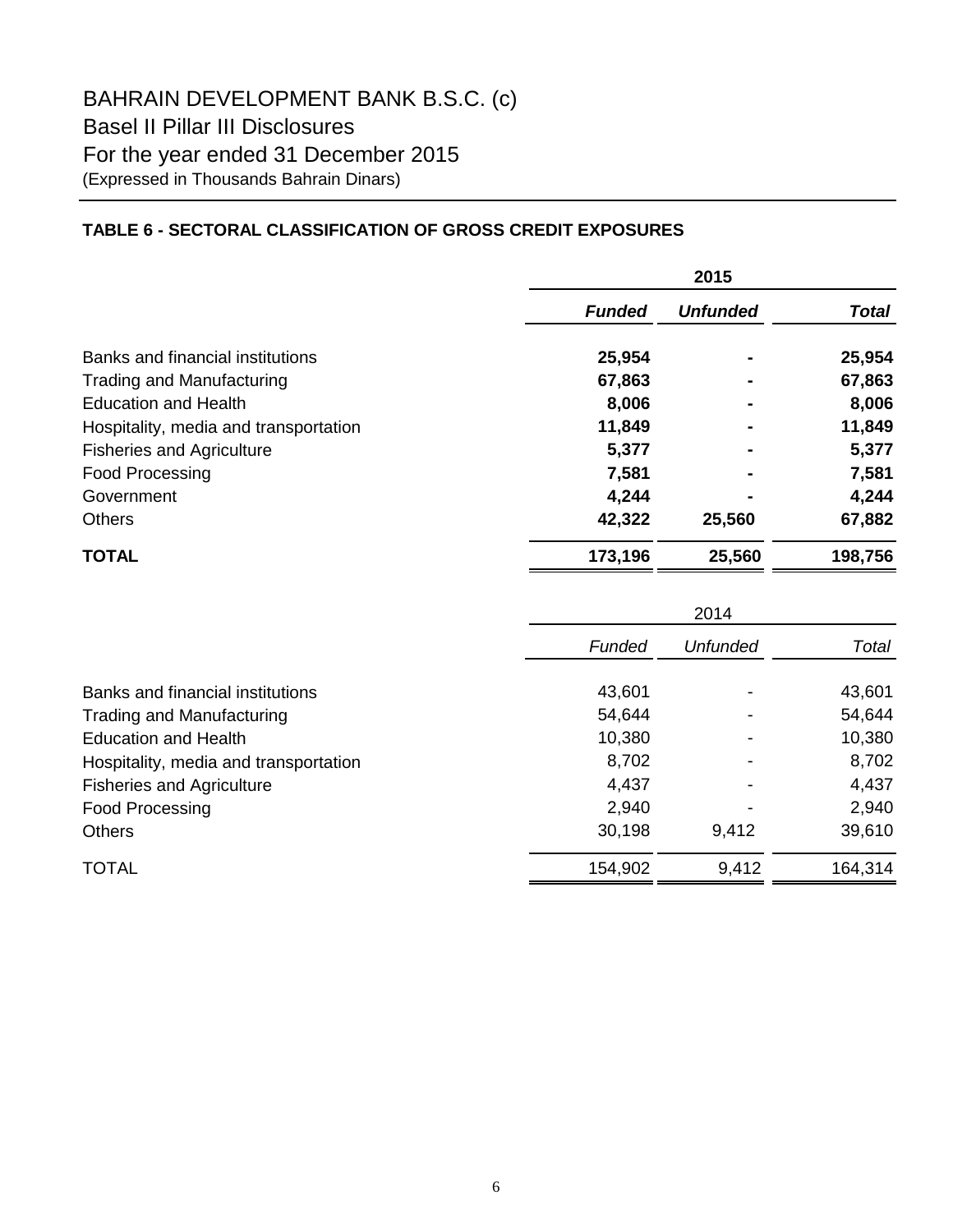## **TABLE 7 - CREDIT CONCENTRATION GREATER THAN 15% INDIVIDUAL OBLIGOR LIMIT**

|                                                                  | 2015 | 2014 |
|------------------------------------------------------------------|------|------|
| Total credit exposures in excess of 15% individual obligor limit |      |      |

## **Impairment of assets**

The Bank assesses at each reporting date whether there is any objective evidence that a specific financial asset is impaired. A financial asset is deemed to be impaired if, and only if, there is objective evidence of impairment as a result of one or more events that has occurred after the initial recognition of the asset (an incurred 'impairment event') and that impairment event (or events) has an impact on the estimated future cash flows of the financial asset that can be reliably estimated. Evidence of impairment may include indications that the borrower is experiencing significant financial difficulty, default or delinquency in interest or principal payments, the probability that it will enter bankruptcy or other financial reorganisation and where observable data indicate that there is a measurable decrease in the estimated future cash flows, such as changes in arrears or economic conditions that correlate with defaults.

## **Restructured Credit Facilities**

The Bank have BD 8,150 restructured credit facilities during the year period ended 31 December 2015.

## **Past due exposures**

This includes claims, for which the repayment is overedue for more than 90 days. The risk weighting for such loans is either 100 percent or 150 percent is applied depending on the level of provisions maintained against the assets.

## **TABLE 8 - COUNTERPARTY WISE BREAKDOWN OF IMPAIRED LOANS AND IMPAIRMENT PROVISION**

|                                  |                                                               |                              | 2015                   |           |                                        |
|----------------------------------|---------------------------------------------------------------|------------------------------|------------------------|-----------|----------------------------------------|
|                                  | <b>Impaired</b><br>and past<br>due loans<br>(after provision) | <b>Specific</b><br>provision | Charge for the<br>year | Write off | <b>Collective</b><br><i>impairment</i> |
| Project finance                  | 32,586                                                        | 12,445                       | 304                    | 1,349     | 873                                    |
| <b>Fisheries and Agriculture</b> | 2,354                                                         |                              |                        |           |                                        |
| TOTAL                            | 34,940                                                        | 12,445                       | 304                    | 1,349     | 873                                    |
|                                  |                                                               |                              | 2014                   |           |                                        |
|                                  | <i><b>Impaired</b></i>                                        |                              |                        |           |                                        |
|                                  | and past                                                      | Specific                     | Charge                 |           | Collective                             |
|                                  | due loans                                                     | provision                    | (recoveries)           | Write off | impairment                             |
| Project finance                  | 21,759                                                        | 13,490                       | 2,881                  | 2,009     | 700                                    |
| <b>Fisheries and Agriculture</b> | 1,980                                                         |                              |                        |           |                                        |
| <b>TOTAL</b>                     | 23,739                                                        | 13,490                       | 2,881                  | 2,009     | 700                                    |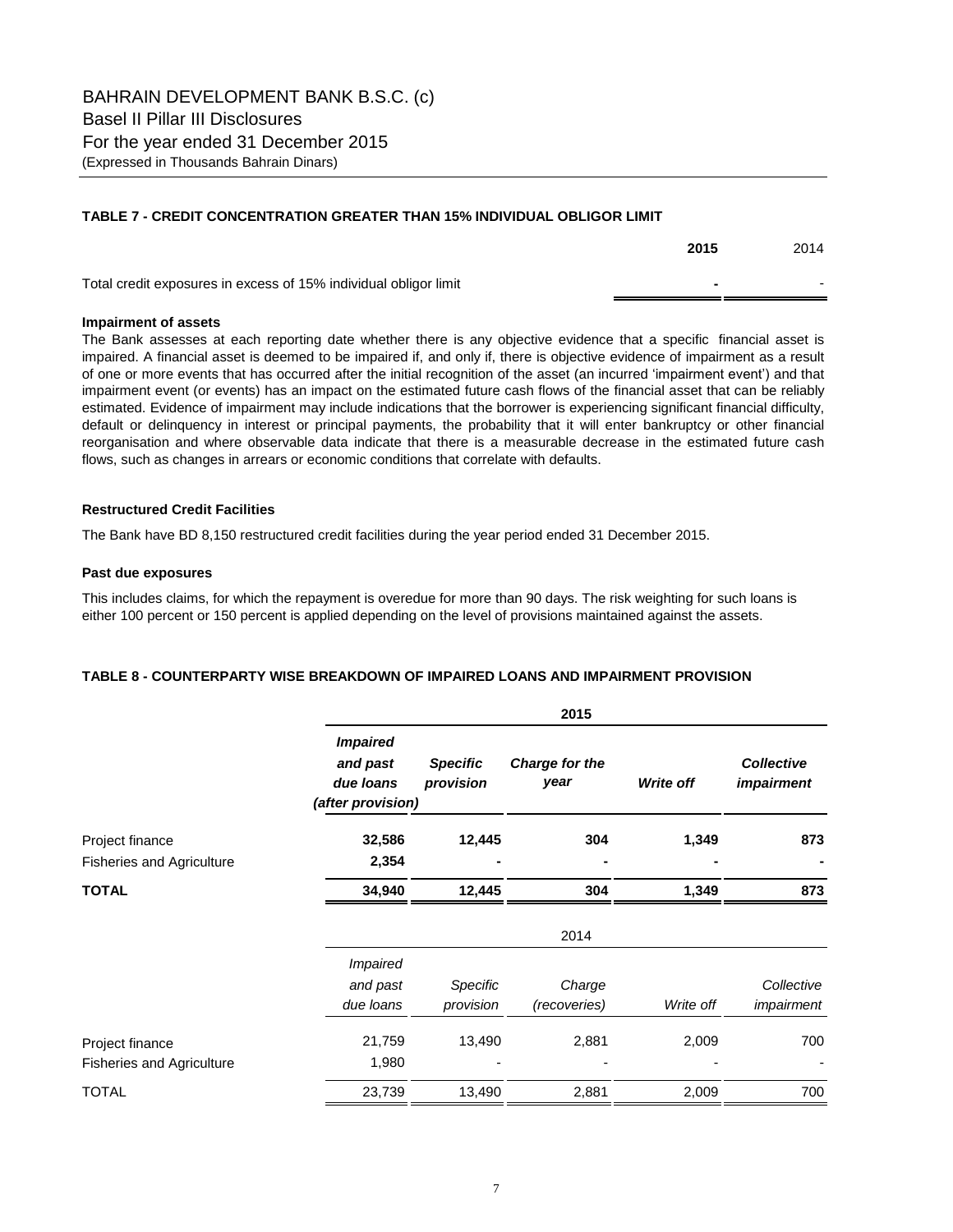## **TABLE 9 - RESIDUAL CONTRACTUAL MATURITY**

*Maturity analysis of assets and liabilities*

The table below summarises the maturity profile of the Group's assets and liabilities as at 31 December 2015.

|                                                 | Up to 1<br>month | 1 to $3$<br>months | 3 to 6<br>months | 6 months<br>to 1 year    | 1 to $3$<br>years | 3 to 5<br>years | 5 to 10<br>years | 10 to 20<br>years | <b>Total</b> |
|-------------------------------------------------|------------------|--------------------|------------------|--------------------------|-------------------|-----------------|------------------|-------------------|--------------|
| 2015                                            |                  |                    |                  |                          |                   |                 |                  |                   |              |
| <b>Assets</b>                                   |                  |                    |                  |                          |                   |                 |                  |                   |              |
| Cash and balances with Central Bank of Bahrain  | 2,443            |                    |                  |                          |                   |                 |                  |                   | 2,443        |
| Due from banks and other financial institutions | 10,585           | 6,227              | 7,017            |                          |                   |                 |                  |                   | 23,829       |
| Accounts receivable and other assets            |                  |                    | 2,706            |                          |                   |                 |                  |                   | 2,706        |
| Loans and advances to customers                 | 4,129            | 697                | 1,319            | 3,016                    | 23,630            | 75,507          | 30,512           | 1,482             | 140,292      |
| Investment securities                           | 4,408            | ۰                  |                  |                          |                   |                 | 6,187            |                   | 10,595       |
| Investment in associates                        |                  |                    |                  |                          |                   |                 | 253              |                   | 253          |
| Investment property                             |                  |                    |                  |                          |                   |                 |                  | 12,685            | 12,685       |
| Property, plant and equipment                   |                  |                    |                  |                          |                   |                 |                  | 1,321             | 1,321        |
| <b>Total assets</b>                             | 21,565           | 6,924              | 11,042           | 3,016                    | 23,630            | 75,507          | 36,952           | 15,488            | 194,124      |
| Liabilities                                     |                  |                    |                  |                          |                   |                 |                  |                   |              |
| Deposits                                        | 47,888           | 15,677             | 3,421            | 198                      |                   |                 |                  |                   | 67,184       |
| Accounts payable and other liabilities          |                  |                    | 4,400            | $\overline{\phantom{0}}$ |                   |                 |                  |                   | 4,400        |
| Long term loans                                 | $\blacksquare$   | 251                | 1,387            | 1,638                    | 9,569             | 8,368           | 19,101           | 5,009             | 45,323       |
| <b>Total liabilities</b>                        | 47,888           | 15,928             | 9,208            | 1,836                    | 9,569             | 8,368           | 19,101           | 5,009             | 116,907      |
| Net liquidity gap                               | (26, 323)        | (9,004)            | 1,834            | 1,180                    | 14,061            | 67,139          | 17,851           | 10,479            |              |

The table below summarises the maturity profile of the Group's assets and liabilities as at 31 December 2014

|                                                 | Up to 1<br>month | 1 to 3<br>months | 3 to 6<br>months | 6 months to<br>1 year | 1 to 3<br>years          | 3 to 5<br>years | 5 to 10<br>years | 10 to 20<br>years | Total   |
|-------------------------------------------------|------------------|------------------|------------------|-----------------------|--------------------------|-----------------|------------------|-------------------|---------|
| 2014                                            |                  |                  |                  |                       |                          |                 |                  |                   |         |
| Assets                                          |                  |                  |                  |                       |                          |                 |                  |                   |         |
| Cash and balances with Central Bank of Bahrain  | 2,236            |                  |                  |                       |                          |                 |                  |                   | 2,236   |
| Due from banks and other financial institutions | 10,951           | 3,933            | 13,835           | 2,000                 | ٠                        |                 |                  | ٠                 | 30,719  |
| Accounts receivable and other assets            |                  |                  | 1,253            | ٠                     |                          |                 |                  |                   | 1,253   |
| Loans and advances to customers                 | 4,111            | 727              | 1,763            | 3,597                 | 21,275                   | 58,484          | 17,823           | 2,268             | 110,048 |
| Available for sale investments                  | 2,014            | 3,328            | 300              | 3,000                 | $\overline{\phantom{a}}$ | 2,242           | 4,783            |                   | 15,667  |
| Investment property                             |                  |                  |                  |                       |                          |                 |                  | 3,623             | 3,623   |
| Property, plant and equipment                   |                  |                  |                  |                       |                          |                 |                  | 10,760            | 10,760  |
| Total assets                                    | 19,312           | 7,988            | 17,151           | 8,597                 | 21,275                   | 60,726          | 22,606           | 16,651            | 174,306 |
| Liabilities                                     |                  |                  |                  |                       |                          |                 |                  |                   |         |
| Deposits                                        | 40,269           | 2,087            | 13,024           | 232                   | 1,525                    |                 |                  |                   | 57,137  |
| Accounts payable and other liabilities          | 313              | 3,636            | ٠                | ÷                     | $\overline{\phantom{a}}$ |                 |                  |                   | 3,949   |
| Long term loans                                 | ٠                | 657              | ٠                | 657                   | 7,364                    | 8,976           | 11,866           | 7,878             | 37,398  |
| <b>Total liabilities</b>                        | 40,582           | 6,380            | 13,024           | 889                   | 8,889                    | 8,976           | 11,866           | 7,878             | 98,484  |
| Net liquidity gap                               | (21, 270)        | 1,608            | 4,127            | 7,708                 | 12,386                   | 51,750          | 10,740           | 8,773             |         |
|                                                 |                  |                  |                  |                       |                          |                 |                  |                   |         |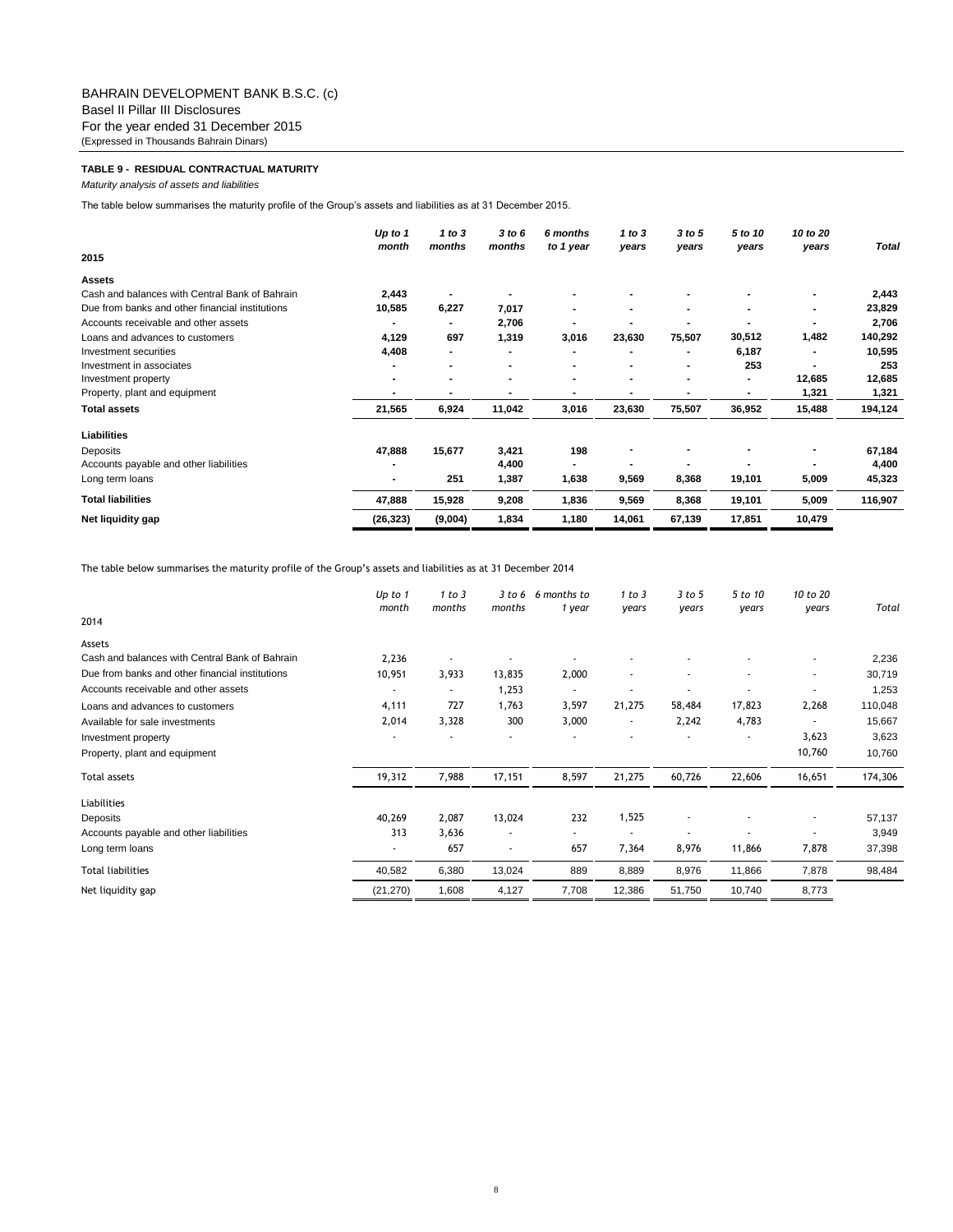# **TABLE 10 - GEOGRAPHICAL DISTRIBUTION OF IMPAIRMENT PROVISIONS FOR LOANS AND ADVANCES TO CUSTOMERS**

Bank and its subsidiary is operated locally and Loans granted to Bahrain entities and persons only.

|                                                 | 2015   | 2014   |
|-------------------------------------------------|--------|--------|
| <b>Bahrain</b><br>Specific impairment provision | 12,445 | 13,490 |
| <b>TOTAL</b>                                    | 12,445 | 13,490 |

## **TABLE 11 - MOVEMENT IN IMPAIRMENT PROVISION FOR LOANS AND ADVANCES TO CUSTOMERS**

|                                       | 2015                   |                   |              |                                  |                   |       |          |  |
|---------------------------------------|------------------------|-------------------|--------------|----------------------------------|-------------------|-------|----------|--|
|                                       | <b>Project finance</b> |                   |              | <b>Fisheries and agriculture</b> |                   |       |          |  |
|                                       | <b>Specific</b>        | <b>Collective</b> | <b>Total</b> | <b>Specific</b>                  | <b>Collective</b> | Total | Total    |  |
| Balance at 1 January 2015             | 13,490                 | 700               | 14,190       | ۰                                |                   | ٠     | 14,190   |  |
| Amounts written off during the period | (1, 349)               | ٠                 | (1, 349)     | ٠                                |                   | ۰     | (1, 349) |  |
| Charge for the period                 | 2,510                  | 173               | 2.683        | $\blacksquare$                   | ۰                 | ٠     | 2,683    |  |
| Recoveries during the period          | (2, 206)               | $\blacksquare$    | (2, 206)     | $\blacksquare$                   | ۰                 |       | (2, 206) |  |
| At 31 December 2015                   | 12,445                 | 873               | 13,318       | ٠                                |                   |       | 13,318   |  |

|                                     |                 | 2014            |          |                          |                           |                          |          |  |  |
|-------------------------------------|-----------------|-----------------|----------|--------------------------|---------------------------|--------------------------|----------|--|--|
|                                     |                 | Project finance |          |                          | Fisheries and agriculture |                          |          |  |  |
|                                     | <b>Specific</b> | Collective      | Total    | Specific                 | Collective                | Total                    | Total    |  |  |
| Balance at 1 January 2013           | 12,618          | 650             | 13,268   |                          |                           | ۰                        | 13,268   |  |  |
| Amounts written off during the year | (2,009)         | $\blacksquare$  | (2,009)  | ٠                        |                           | $\overline{\phantom{0}}$ | (2,009)  |  |  |
| Charge for the year                 | 4.940           | 118             | 5,058    | ۰                        | $\overline{\phantom{0}}$  | -                        | 5,058    |  |  |
| Recoveries during the year          | (2,059)         | (68)            | (2, 127) | $\overline{\phantom{0}}$ | ۰                         | ۰                        | (2, 127) |  |  |
| At 31 December 2013                 | 13,490          | 700             | 14.190   |                          |                           |                          | 14,190   |  |  |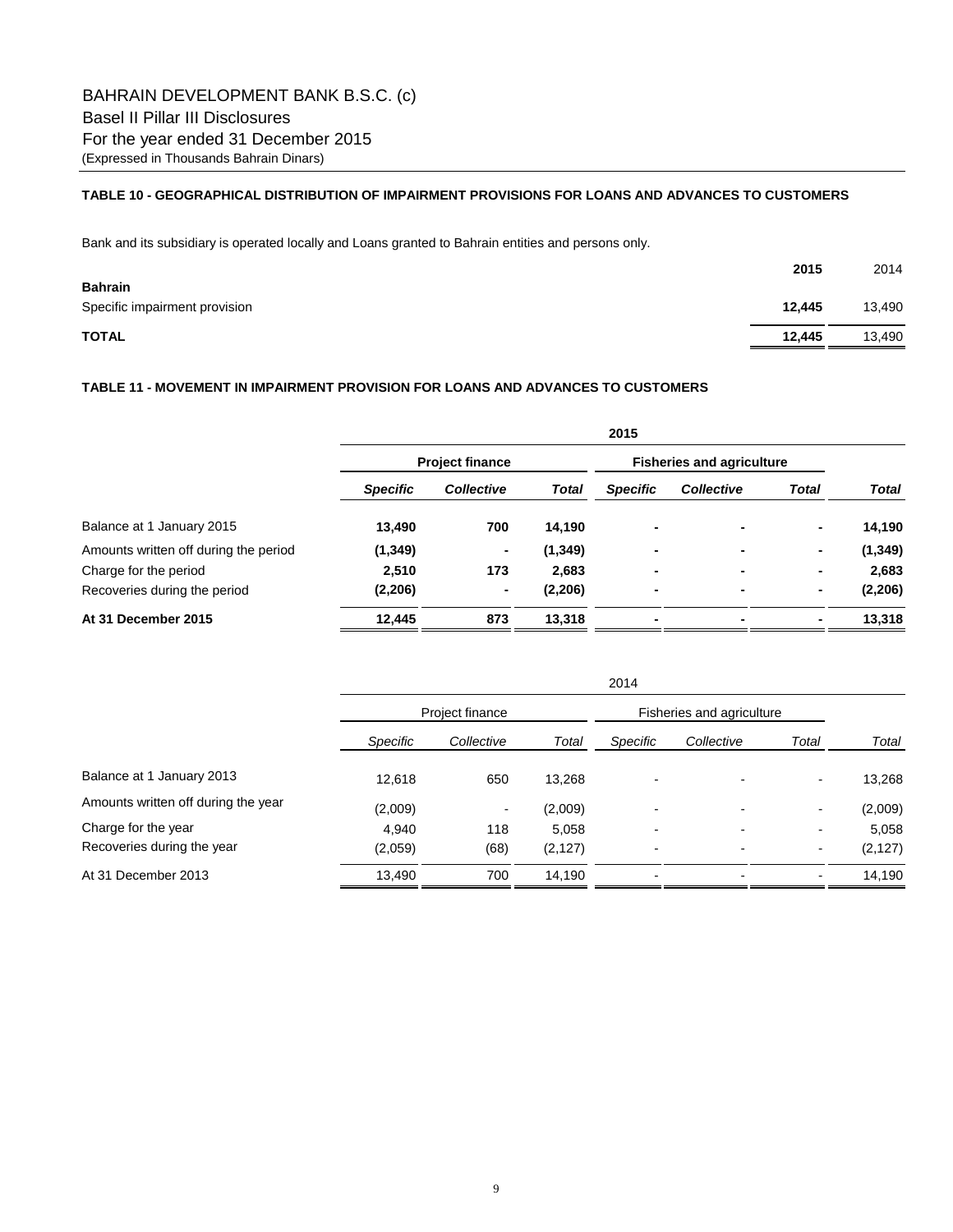# BAHRAIN DEVELOPMENT BANK B.S.C. (c) Basel II Pillar III Disclosures For the year ended 31 December 2015 (Expressed in Thousands Bahrain Dinars)

# **TABLE 12 - PAST DUE LOANS AND OTHER ASSETS - AGE ANALYSIS**

# **i) By Geographical area**

|              |                                       | 2015                            |                        |        |  |  |  |  |
|--------------|---------------------------------------|---------------------------------|------------------------|--------|--|--|--|--|
|              | <b>Three</b><br>months to<br>one year | <b>One</b><br>to three<br>years | Over<br>three<br>vears | Total  |  |  |  |  |
| Bahrain      | 26,128                                | 118                             | 8                      | 26,254 |  |  |  |  |
| <b>TOTAL</b> | 26,128                                | 118                             | 8                      | 26,254 |  |  |  |  |

# **ii) By Counterparty wise**

|                                  | <b>Three</b><br>months to<br>one year | <b>One</b><br>to three<br>years | Over<br>three<br>vears | <b>Total</b> |
|----------------------------------|---------------------------------------|---------------------------------|------------------------|--------------|
| Project finance                  | 24,475                                | 100                             | $\blacksquare$         | 24,575       |
| <b>Fisheries and Agriculture</b> | 1,060                                 | $\blacksquare$                  | $\blacksquare$         | 1,060        |
| <b>Other Assets</b>              | 593                                   | 18                              | 8                      | 619          |
| <b>TOTAL</b>                     | 26,128                                | 118                             | 8                      | 26,254       |

# i) By Geographical area

|                                                  | 2014                           |                                 |                        |             |  |  |  |
|--------------------------------------------------|--------------------------------|---------------------------------|------------------------|-------------|--|--|--|
|                                                  | Three<br>months to<br>one year | <b>One</b><br>to three<br>years | Over<br>three<br>years | Total       |  |  |  |
| <b>Bahrain</b>                                   | 18,115                         |                                 | 8                      | 18,123      |  |  |  |
| <b>TOTAL</b>                                     | 18,115                         |                                 | 8                      | 18,123      |  |  |  |
| By Counterparty wise<br>$\mathbf{ii}$            |                                |                                 |                        |             |  |  |  |
|                                                  | <b>Three</b>                   | <b>One</b>                      | Over                   |             |  |  |  |
|                                                  | months to<br>one year          | to three<br>years               | three<br>years         | Total       |  |  |  |
| Project finance                                  | 17,051                         |                                 |                        | 17,051      |  |  |  |
| Fisheries and Agriculture<br><b>Other Assets</b> | 1,060<br>4                     |                                 | 8                      | 1,060<br>12 |  |  |  |
| <b>TOTAL</b>                                     | 18,115                         |                                 | 8                      | 18,123      |  |  |  |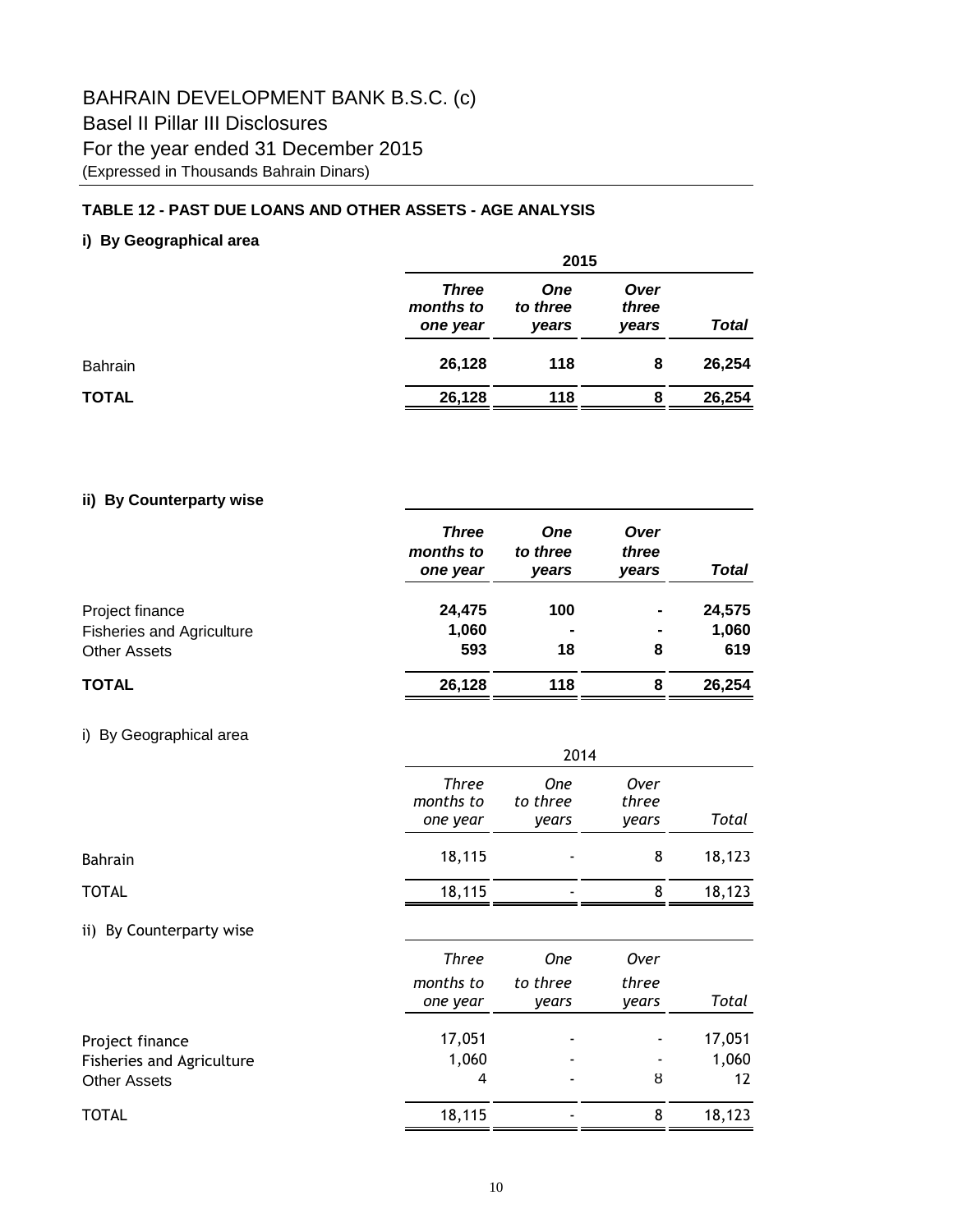# **TABLE 13 - CREDIT RISK EXPOSURE POST CREDIT RISK MITIGATION AND CREDIT CONVERSION**

|                                  | 2015    | 2014    |
|----------------------------------|---------|---------|
| Claims on sovereign              |         |         |
| Claims on public sector entities |         |         |
| Claims on banks                  | 8,079   | 17,669  |
| Claims on corporate              | 134,081 | 101,159 |
| Past due exposures               | 14,836  | 14,509  |
| Equity                           | 8,957   | 6,354   |
| Other exposures                  | 32,826  | 19,076  |
| <b>TOTAL</b>                     | 198,779 | 158,767 |

# **TABLE 14 - ELIGIBLE FINANCIAL COLLATERAL AND GUARANTEES**

Collateral from borrowers consist of cash deposits, letters of guarantee and real estate properties. Management monitors the market value of collateral, requests additional collateral in accordance with the underlying agreement and evaluates the adequacy of the allowance for impairment.

|                                  | 2015         |            |          | 2014       |  |  |
|----------------------------------|--------------|------------|----------|------------|--|--|
|                                  | <b>Gross</b> | Eligible   | Gross    | Eligible   |  |  |
|                                  | exposure     | <b>CRM</b> | exposure | <b>CRM</b> |  |  |
| Claims on sovereign              |              |            |          |            |  |  |
| Claims on public sector entities |              |            |          |            |  |  |
| Claims on MDBs                   |              |            |          |            |  |  |
| Claims on banks                  | 8,079        |            | 17,669   | ٠          |  |  |
| Claims on corporate              | 148,917      | 329        | 115,668  | 293        |  |  |
| Equity                           | 8,957        |            | 6,354    |            |  |  |
| Other exposures                  | 32,826       |            | 19,076   |            |  |  |
| <b>TOTAL</b>                     | 198,779      | 329        | 158,767  | 293        |  |  |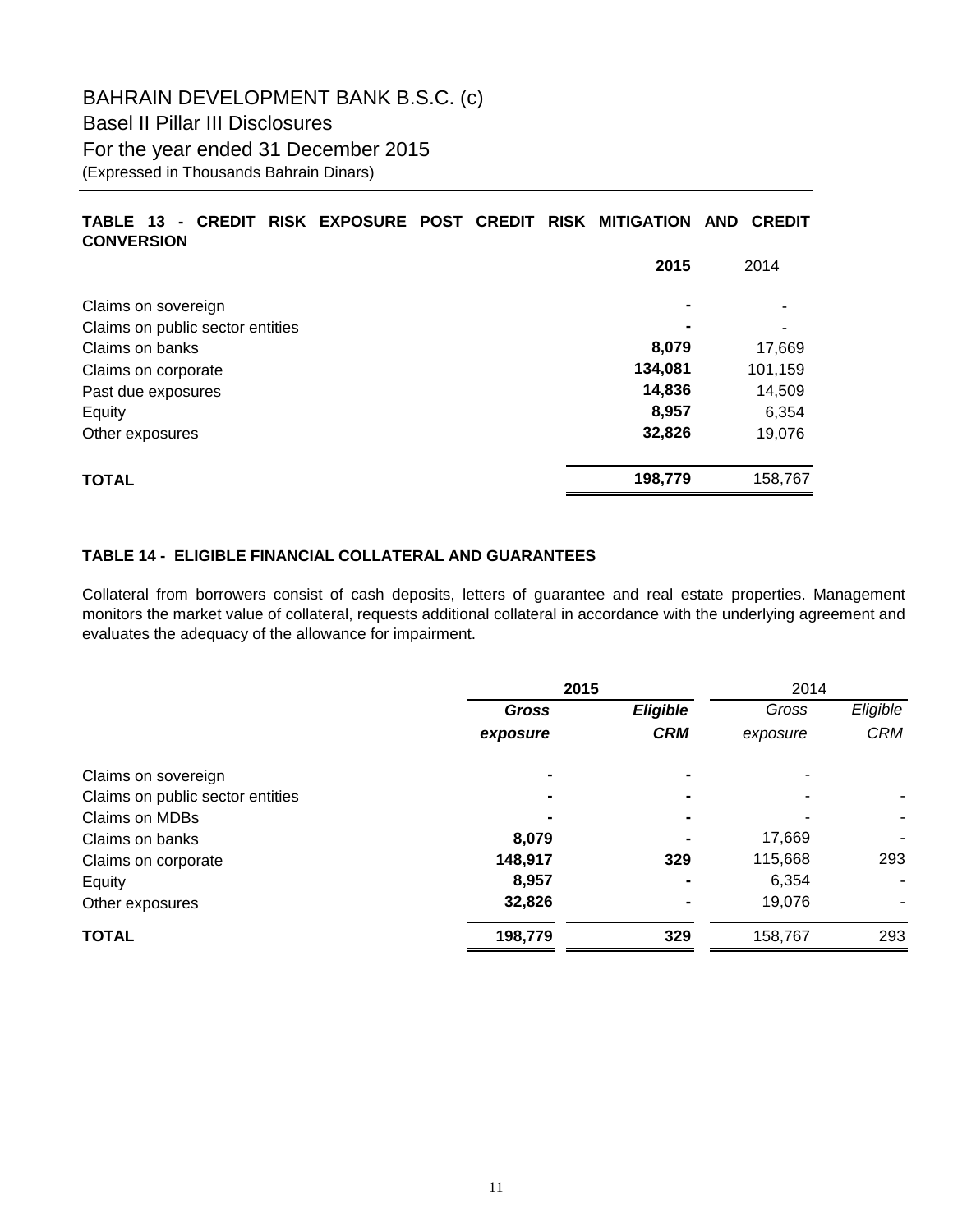# **TABLE 15 - SENSITIVITY ANALYSIS - INTEREST RATE RISK (IRRBB)**

Impact on net interest income for the year ended 31 December 2015

|                                                                                             | 2015                                    |
|---------------------------------------------------------------------------------------------|-----------------------------------------|
| <b>Bahraini Dinar</b><br>Assets<br>Liabilities                                              | 149,675<br>51,899                       |
| $(+)$ 200 basis points<br>(-) 200 basis points                                              | 1,956<br>(1, 956)                       |
| <b>US Dollar</b><br>Assets<br>Liabilities<br>$(+)$ 200 basis points<br>(-) 200 basis points | 12,157<br>45,348<br>(664)<br>664        |
| Kuwaiti Dinar<br>Assets<br>Liabilities<br>$(+)$ 200 basis points<br>(-) 200 basis points    | 5,292<br>5,141<br>$\overline{3}$<br>(3) |
| Saudi Riyals<br>Assets<br>Liabilities<br>$(+)$ 200 basis points<br>(-) 200 basis points     | 10,035<br>10,119<br>(2)<br>$\mathbf{2}$ |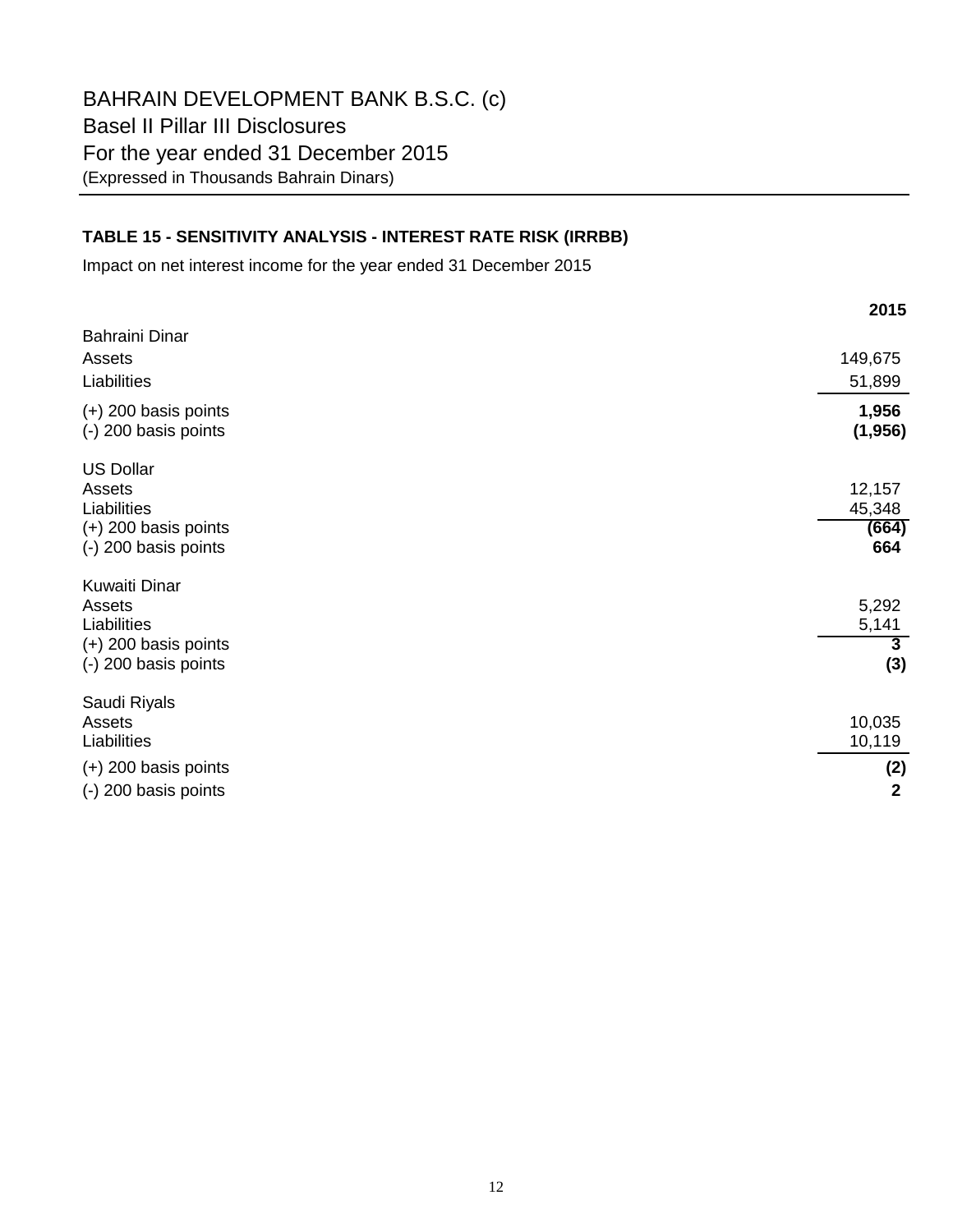## **TABLE 16 - MARKET RISK, INTEREST RATE GAP**

#### **Market risk**

Market risk is defined as potential adverse changes in the fair value or future cash flows of a trading position or portfolio of financial instruments resulting from the movement of market variables, such as interest rates, currency rates, equity prices and commodity prices, market indices as well as volatilities and correlations between markets. As its primary tool, the Bank measures its market risk exposure using the Standardised Approach under Basel II.

#### **Interest rate risk**

Interest rate risk arises from the possibility that changes the interest rates will affect future profitability or the fair values of the financial instruments. The Bank is exposed to interest rate risks due to mismatches of interest rate repricing on maturity of assets and liabilities. Positions are monitored periodically to ensure that this is maintained within the established limits. The Banks assets and liabilities reprice only on maturity.

*Non-*

The Bank's interest rate sensitivity position is based on the maturity dates, as follows

|                                                                                      | Up to 1<br>month | 1 to $3$<br>months | months | 3 to 6 6 months to<br>1 year | 1 to 5 years | Over 5<br>years | <b>NON-</b><br>interest<br>bearing | <b>Total</b> |
|--------------------------------------------------------------------------------------|------------------|--------------------|--------|------------------------------|--------------|-----------------|------------------------------------|--------------|
| 2015                                                                                 |                  |                    |        |                              |              |                 |                                    |              |
| <b>Assets</b>                                                                        |                  |                    |        |                              |              |                 |                                    |              |
| Cash and balances with Central Bank of Bahrain<br>Due from banks and other financial |                  |                    |        |                              |              |                 | 2,443                              | 2,443        |
| institutions                                                                         | 10,585           | 6,227              | 7,017  |                              |              |                 |                                    | 23,829       |
| Accounts receivable and other assets                                                 | 4,408            |                    |        |                              |              |                 | 21,831                             | 26,239       |
| Loans and advances to customers                                                      | 4,129            | 697                | 1,319  | 3,016                        | 99,137       | 31,994          |                                    | 140,292      |
| <b>Total assets</b>                                                                  | 19,122           | 6,924              | 8,336  | 3,016                        | 99,137       | 31,994          | 24,274                             | 192,803      |
| <b>Liabilities</b>                                                                   |                  |                    |        |                              |              |                 |                                    |              |
| Deposits                                                                             | 47,888           | 15,677             | 3,421  | 198                          |              |                 |                                    | 67,184       |
| Accounts payable and other liabilities                                               |                  |                    |        |                              |              |                 | 4,400                              | 4,400        |
| Long term loans                                                                      |                  | 251                | 1,387  | 1,638                        | 17,937       | 24,110          |                                    | 45,323       |
| <b>Total liabilities</b>                                                             | 47,888           | 15,928             | 4,808  | 1,836                        | 17,937       | 24,110          | 4,400                              | 116,907      |
| Net liquidity gap                                                                    | (28, 766)        | (9,004)            | 3,528  | 1,180                        | 81,200       | 7,884           | 19,874                             |              |
|                                                                                      |                  |                    |        |                              |              |                 |                                    |              |
|                                                                                      |                  |                    |        |                              |              |                 | Non-                               |              |
|                                                                                      | Up to $1$        | $2$ to $3$         | 4 to 6 | 7 months to                  | 2 to 5       | Over 5          | interest                           |              |
|                                                                                      | month            | months             | months | 1 year                       | years        | years           | bearing                            | Total        |
| 2014                                                                                 |                  |                    |        |                              |              |                 |                                    |              |
| Assets                                                                               |                  |                    |        |                              |              |                 |                                    |              |
| Cash and balances with Central Bank of Bahrain<br>Due from banks and other financial |                  |                    |        |                              |              |                 | 2,236                              | 2,236        |
| institutions                                                                         | 10,951           | 3,933              | 13,835 | 2,000                        |              |                 |                                    | 30,719       |
| Accounts receivable and other assets                                                 | 2,014            | 3,328              | 300    | 3,000                        |              | 2,241           | 9,660                              | 20,543       |
| Loans and advances to customers                                                      | 4,111            | 727                | 1,763  | 3,597                        | 21,275       | 78,575          |                                    | 110,048      |
| <b>Total assets</b>                                                                  | 17,076           | 7,988              | 15,898 | 8,597                        | 21,275       | 80,816          | 11,896                             | 163,546      |
| Liabilities                                                                          |                  |                    |        |                              |              |                 |                                    |              |
| Deposits                                                                             | 40,269           | 2,087              | 13,024 | 232                          | 1,525        |                 |                                    | 57,137       |
| Accounts payable and other liabilities                                               |                  |                    |        |                              |              |                 | 3,949                              | 3,949        |
| Long term loans                                                                      | J.               | 657                |        | 657                          | 16,340       | 19,744          | $\overline{\phantom{a}}$           | 37,398       |
| <b>Total liabilities</b>                                                             | 40,269           | 2,744              | 13,024 | 889                          | 17,865       | 19,744          | 3,949                              | 98,484       |
| Net liquidity gap                                                                    | (23, 193)        | 5,244              | 2,874  | 7,708                        | 3,410        | 61,072          | 7,947                              |              |